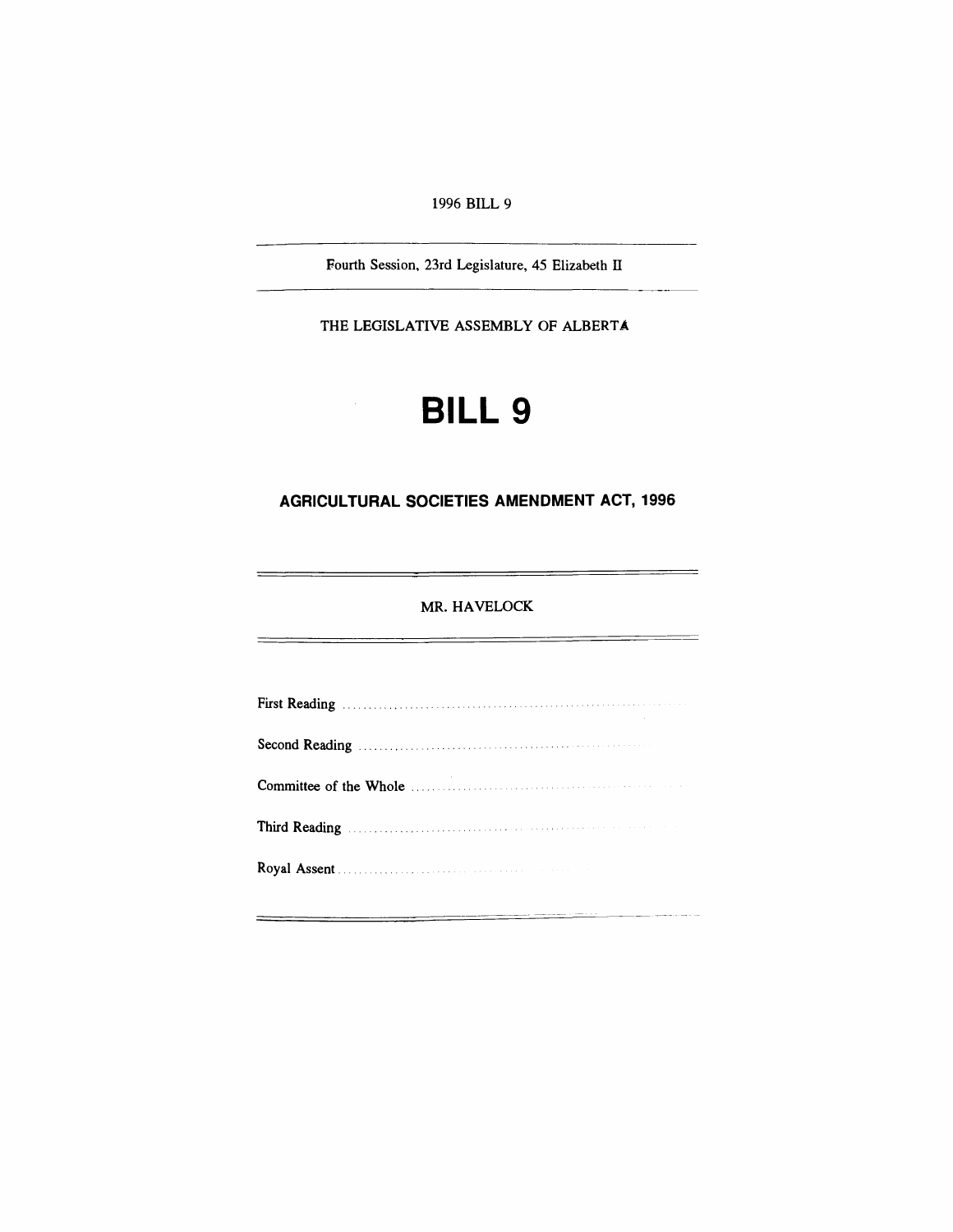*Bill 9 Mr. Havelock*

# *BILL 9*

*1996*

#### *AGRICULTURAL SOCIETIES AMENDMENT ACT, 1996*

*(Assented to , 1996)*

*HER MAJESTY, by and with the advice and consent of the Legislative Assembly of Alberta, enacts as follows:*

- *Amends RSA 1980cA-12 <sup>1</sup> The Agricultural Societies Act is amended by this Act.*
	- *2 Section 1(c) is repealed and the following is substituted:*
		- *(c) "society" means*
			- *(i) an agricultural society organized under this Act or under The Agricultural Societies Ordinance of 1903 or any earlier ordinance relating to agricultural societies,*
			- *(ii) Calgary Exhibition and Stampede Ltd.,*
			- *(iii) Edmonton Northlands,*
			- *(iv) Westerner Exposition Association,*
			- *(v) Medicine Hat Exhibition and Stampede Company Ltd.,*
			- *(vi) Lethbridge and District Exhibition.*
	- *3 The following is added after section 1:*

*Application of this Act*

*1.1 Only sections 9.1, 21, 25, 29, 31, 33 and 43 apply to agricultural societies listed in section 1(c)(ii) to (vi).*

*4 Section 2 is repealed and the following is substituted:*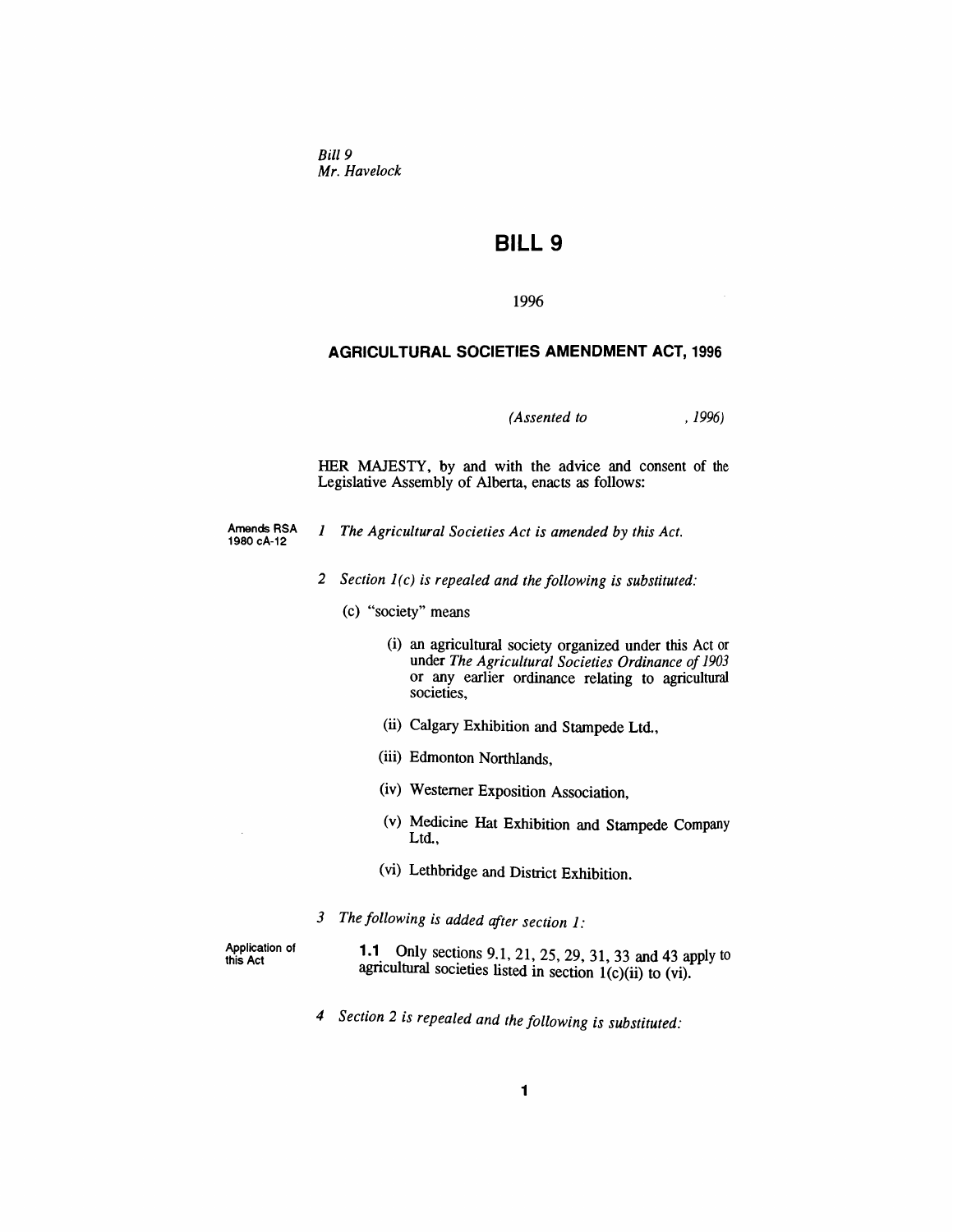## *Explanatory Notes*

- *<sup>1</sup> Amends chapter A-12 of the Revised Statutes of Alberta 1980.*
- *2 Section 1(c) presently reads:*
	- *1 In this Act,*
		- *(c) "society" means an agricultural society organized under this Act or under The Agricultural Societies Ordinance of1903 or any earlier ordinance relating to agricultural societies.*

- *3 Application.*
- *4 Section 2 presently reads:*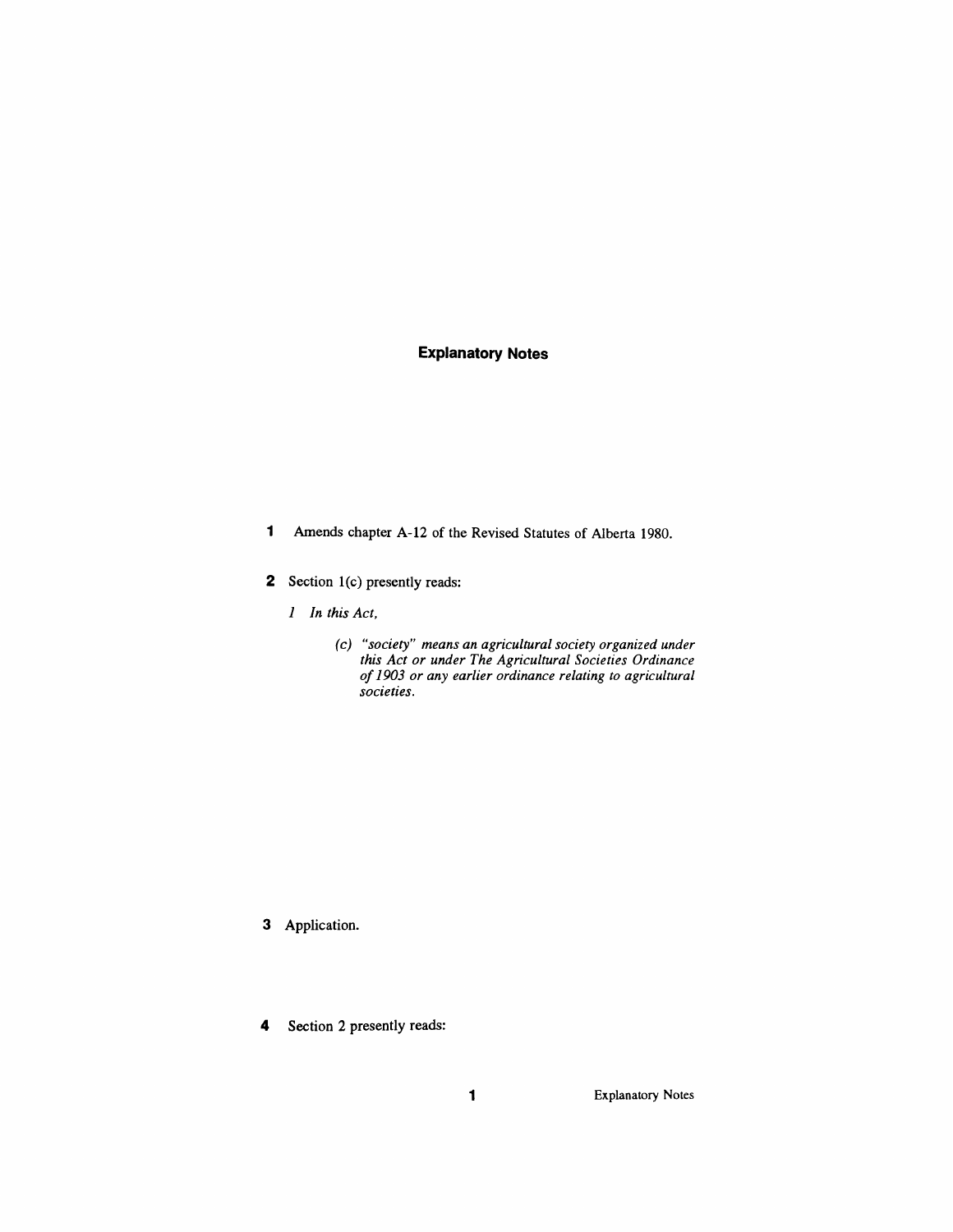*Object of a society*

*2 The object of a society is to encourage improvement in agriculture and in the quality of life of persons living in an agricultural community by developing programs, services and facilities based on needs in the agricultural community.*

*5 Section 8(1) is repealed and the following is substituted:*

 $\bar{z}$ 

*Persons eligible for membership*

 $\bar{\gamma}$ 

*8(1) A person who meets the requirements set out in the by-laws of a society may become a member of the society on paying to the treasurer a membership fee of not less than \$1.*

*6 The following is added after section 9:*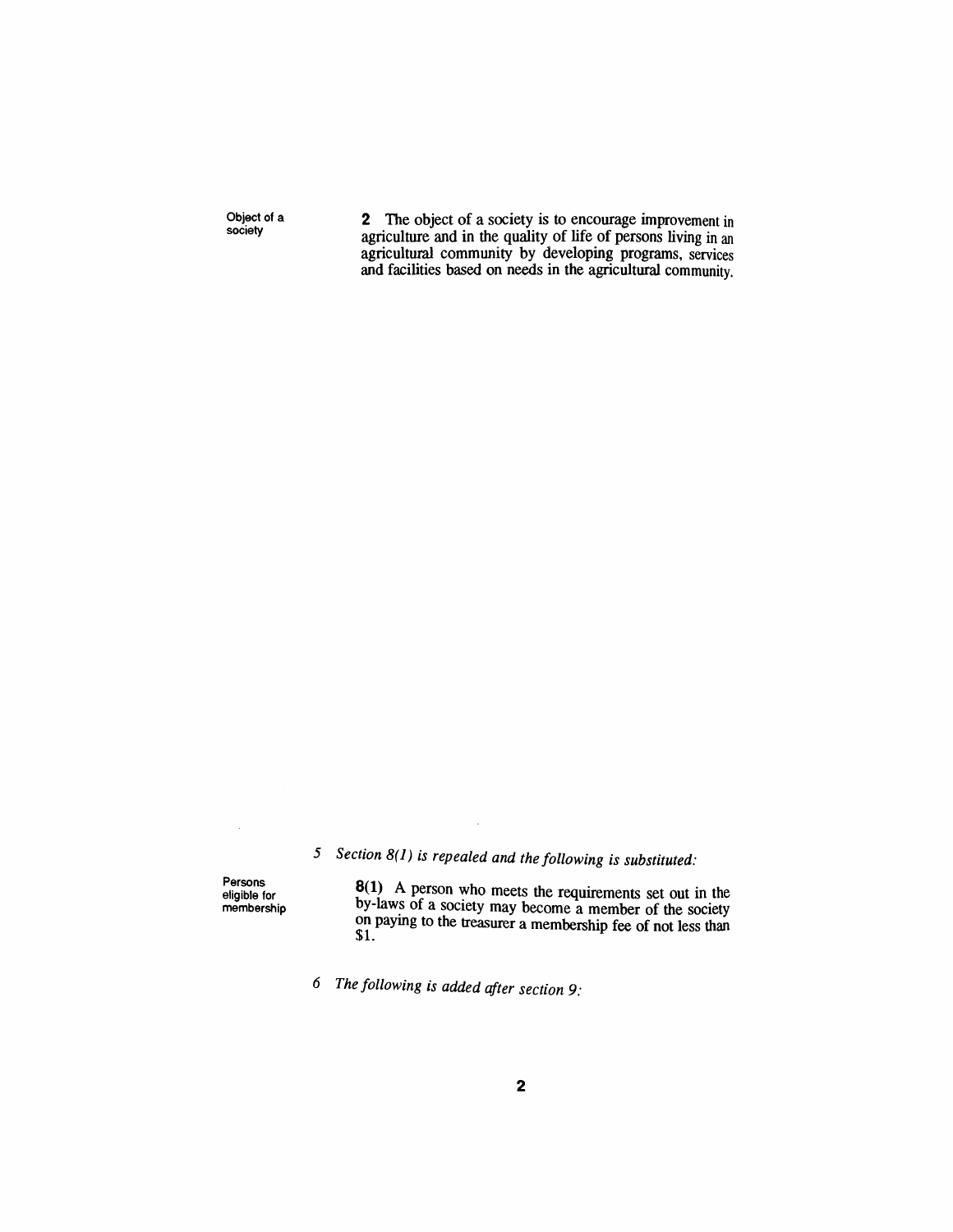*2 The objects of a society shall be to encourage improvement in agriculture, horticulture, homemaking and the quality of life in the agricultural community*

- *(a) by holding meetingsfor lectures and demonstrations and for the discussion ofsubjects connected with the theory and practice of any of those pursuits;*
- *(b) by promoting and encouraging conservation of natural resources, including soil conservation, reforestation and rural beautification;*
- *(c) by holding exhibitions or competitions at which prizes may be awarded for*
	- *(i) excellence in the raising or introduction oflivestock,*
	- *(ii) the production ofgrains and all kinds of vegetables, plants, flowers andfruits,*
	- *(iii) proficiency in farming and homemaking operations and in skills related thereto,*
	- *(iv) the invention or improvement of agricultural machines or implements,*
	- *(v) home manufactures and works of art, and*
	- *(vi) excellence in agricultural production or operation;*
- *(d) by holding auctions or other sales of farm products, home manufactures and products and works of art;*
- *(e) by developing activities to encourage and interest boys and girls in the work of agricultural societies;*
- *(f) by supporting and co-operating with other associations and organizations to improve farm production;*
- *(g) by supporting or providing facilities to encourage activities intended to enrich rural life;*
- *(h) by conducting or promoting horse races when authorized to do so by a by-law of the society.*
- *5 Section 8(1) presently reads:*

*8(1) A person who would have been qualified to sign an application for the formation of a society may become a member of the society at any time on payment to the treasurer of a membership fee of not less than \$1.*

*6 New section.*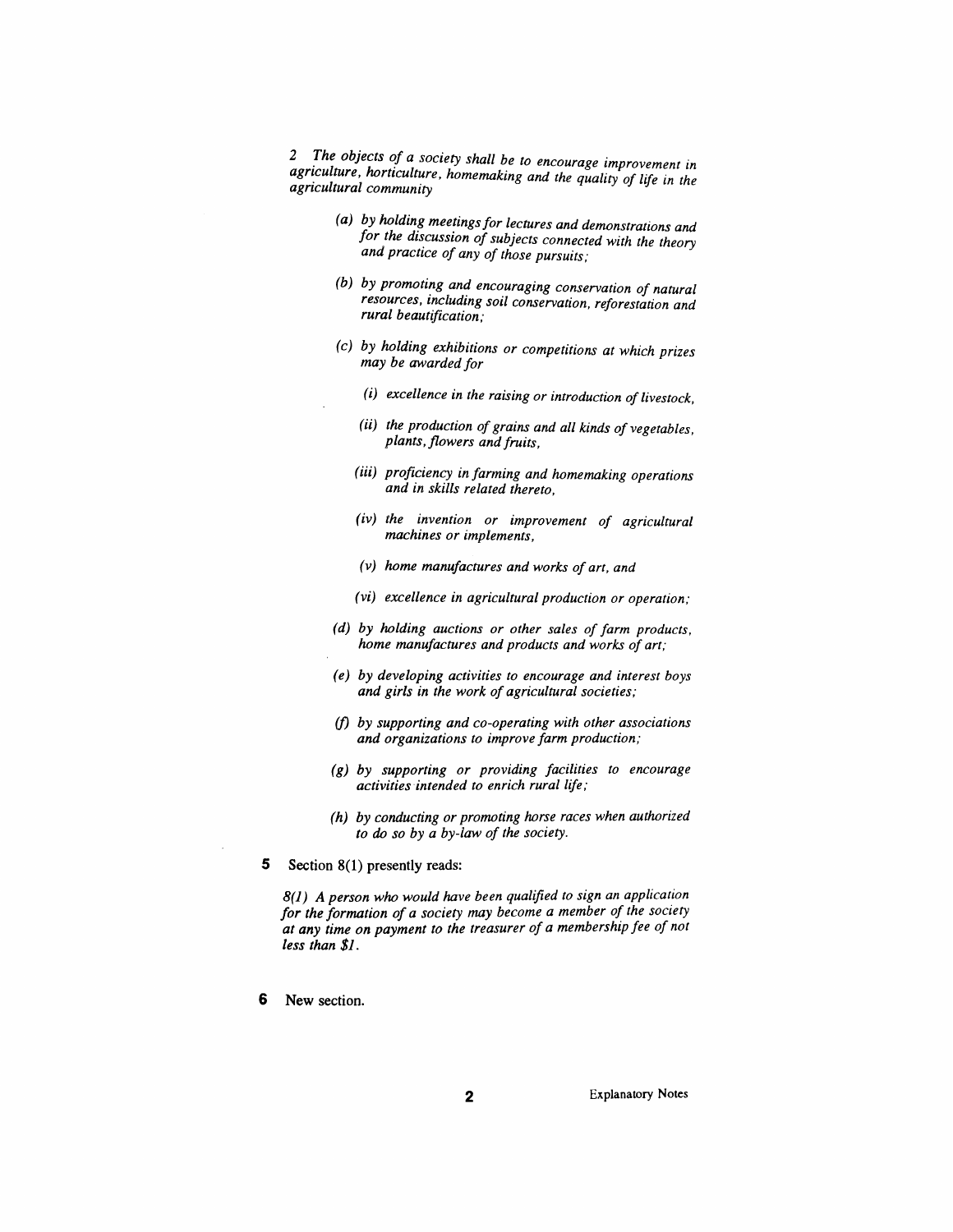*Mailing list 9.1 A society must maintain a current mailing list of its members.*

*7 Section 10 is repealed and the following is substituted:*

*Board of directors*

*10(1) The board of directors of a society must consist of*

- *(a) the president of the society,*
- *(b) a vice-president of the society, and*
- *(c) not fewer than 10 other persons,*

*who must be elected or appointed in accordance with the by-laws of the society.*

*(2) Only those members of the society who have paid their membership fee for the year are eligible*

- *(a) to be elected or appointed as a director for that year, or*
- *(b) to vote at an election of directors for that year.*

*8 Section 11 is repealed.*

*9 Section 14 is repealed and the following is substituted:*

*Secretary and treasurer*

*14 The directors of a society may appoint a secretarytreasurer or a secretary and a treasurer, who may be directors of the society and who hold office for the term set out in the by-laws.*

*10 Section 16 is amended by striking out "section 13(2)" and substituting "section 10(2)".*

*11 Section 17 is repealed and the following is substituted:*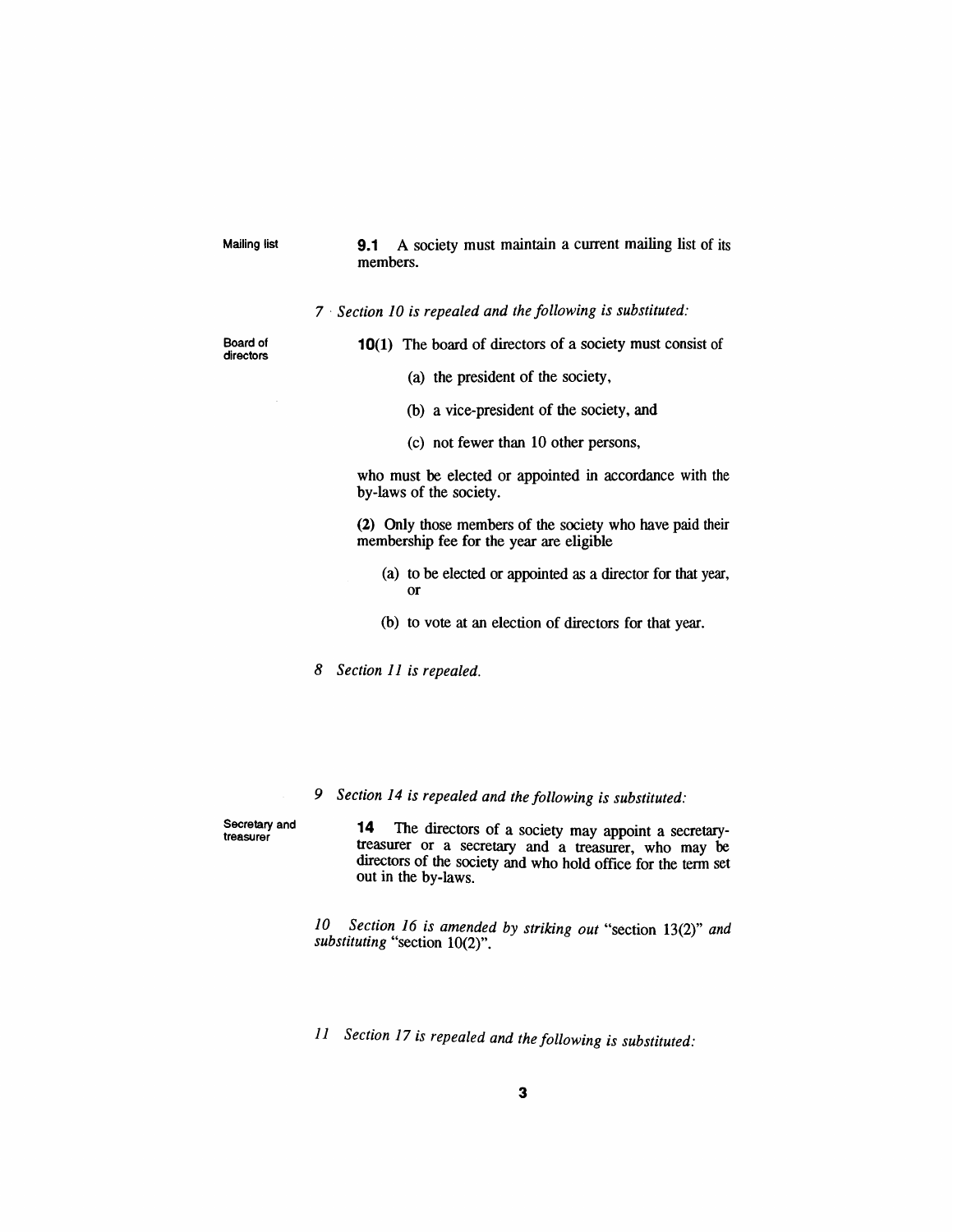- *7 Section 10 presently reads:*
	- *10(1) The board ofdirectors of a society shall consist of*
		- *(a) the president who shall be the chiefofficer ofthe society,*
		- *(b) 2 vice-presidents, and*
		- *(c) not less than 9 other directors.*

*(2) The president and vice-presidents shall be elected or appointed in accordance with the by-laws of the society and the other directors ofthe society shall be elected in accordance with the by-laws of the society.*

*(3) Only those members of the society who have paid their membership feesfor the ensuing year are qualified to be elected as or to vote at an election for a director of the society.*

#### *8 Section 11 presently reads:*

*11 For the purposes of enabling persons to join the society and of receiving membership fees, the secretary of the society shall be present at the place appointedfor the holding of the annual meeting during the hour immediately preceding the time for which the meeting is called.*

*9 Section 14 presently reads:*

*14 The directors may appoint a secretary-treasurer or a secretary and a treasurer who may be directors of the society and who hold office only during pleasure.*

#### *10 Section 16 presently reads:*

*16 If the office of a director becomes vacant before his term of office expires, the remaining directors shall appoint a person who is eligible under section 13(2) to be elected as a director to fill the vacancy for the unexpired term.*

*11 Section 17 presently reads:*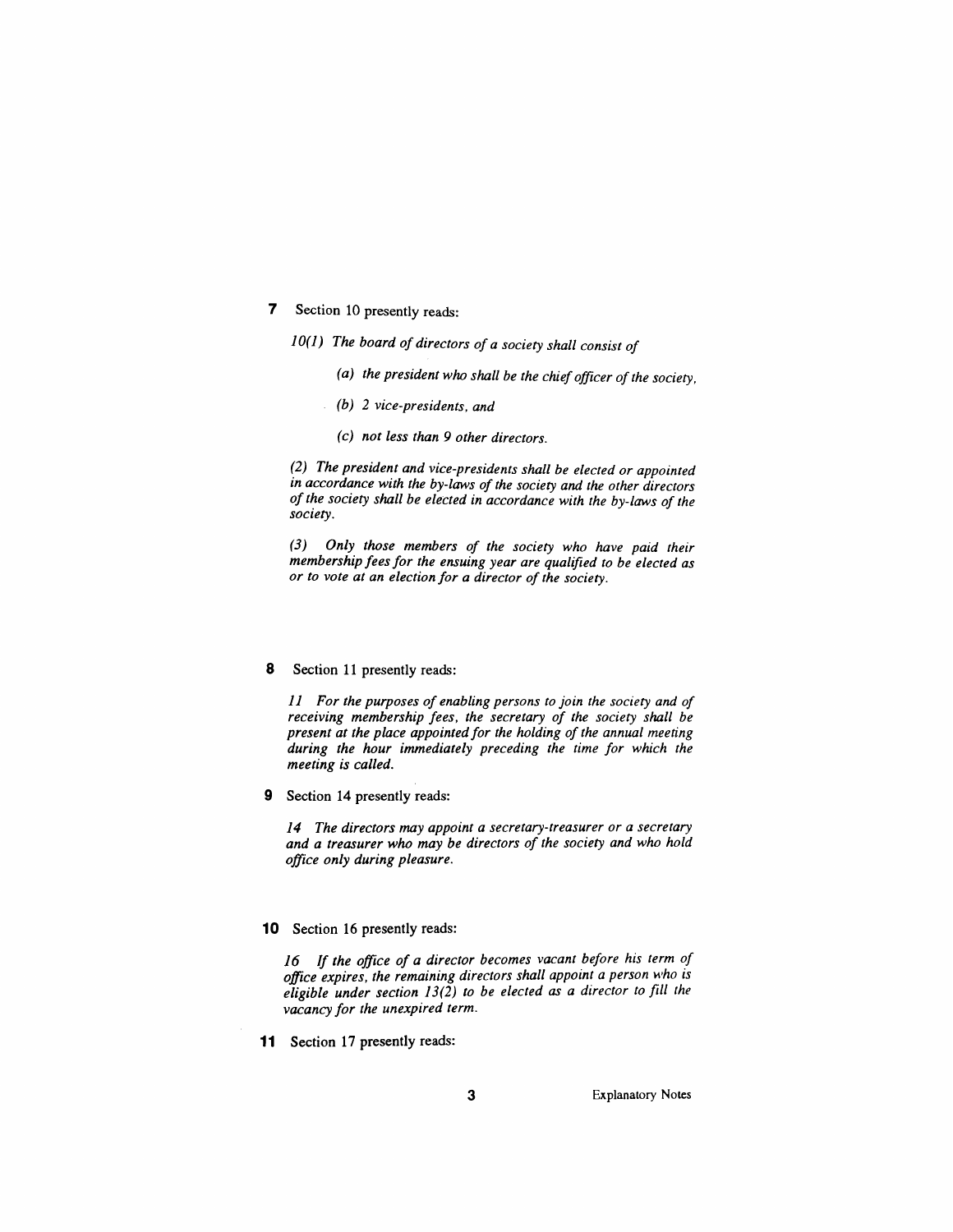*Annual meeting*

## *17 Each society shall hold an annual meeting at the time and place set by the directors.*

- *12 Section 18(2) is repealed and the following is substituted:*
	- *(2) The notice must be given to all members of the society.*

#### *13 Section 21 is repealed and the following is substituted:*

*Directors' reports and statements*

*21 The directors shall present to the annual meeting the following reports and statements relating to the society's financial year that has just ended:*

- *(a) a report of the directors' activities in that year;*
- *(b) a list of members of the society at the end of that year;*
- *(c) financial statements prepared in accordance with the regulations;*
- *(d) a report listing and giving a brief description of each activity carried out by the society in that year.*

*14 Section 23 is repealed and the following is substituted:*

*Meetings of the directors* *23(1) Directors must be given at least 2 weeks' notice of all regular meetings of the directors.*

*(2) In exceptional circumstances, a meeting of the directors may be called on less than 2 weeks' notice.*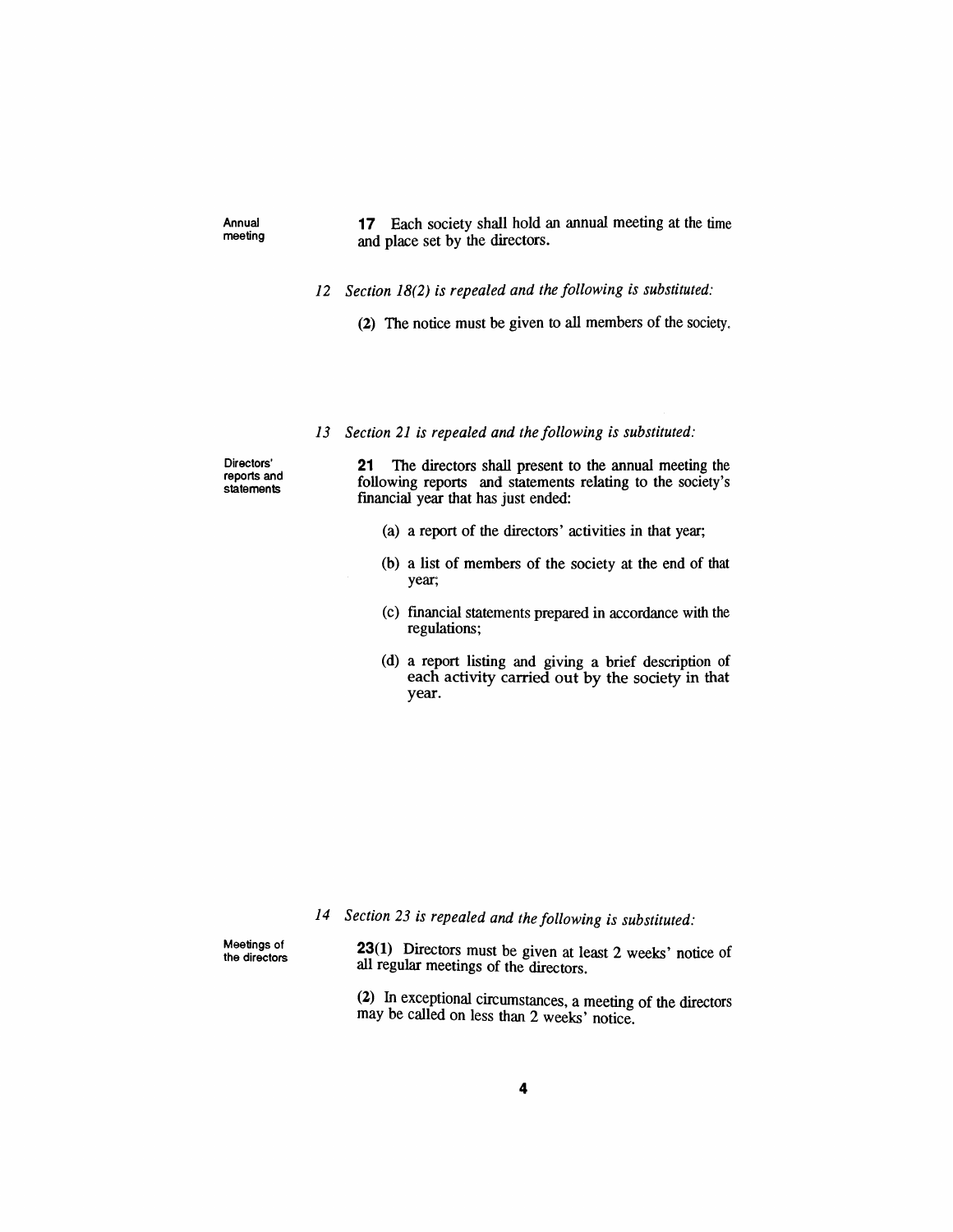*17 A society shall hold its annual meeting on or before December 20 in each year at the time and place determined by the directors.*

### *12 Section 18 presently reads:*

*18(1) The secretary shall give at least 2 weeks' notice of the place and time ofholding an annual or other meeting ofa society and such additional notice as the directors may decide.*

*(2) The notice shall be written or printed and shall be mailed to each member ofthe society.*

- *13 Section 21 presently reads:*
	- *21 The directors shall present to the annual meeting*
		- *(a) a report of their proceedings for the current financial year with such remarks and suggestions on the state of agricultural development in the district as they see fit to offer;*
		- *(b) a statement showing the name, occupation and post office address of each member and opposite his name the amount of his subscription to the society for the current financial year;*
		- *(c) a detailed statement, certified by the auditor, of the receipts and expenditures of the society for the current financial year;*
		- *(d) a statement, certified by the auditor, of the assets and liabilities of the society;*
		- *(e) a report of each activity carried out by the society during the current financial year giving a brief description of the activity, the number who participated and the names of the persons who officiated;*
		- *(f) a separate statement for each activity referred to in clause (e) showing the amount offered and the amount actually paid out in prizes or awards and the number of entries in each class.*
- *14 Section 23 presently reads:*

*23 Directors' meetings shall be held on written notice mailed to each officer by the secretary, under instructionsfrom the president, or in his absence, from a vice-president, at least 10 days before the day appointedfor the meeting.*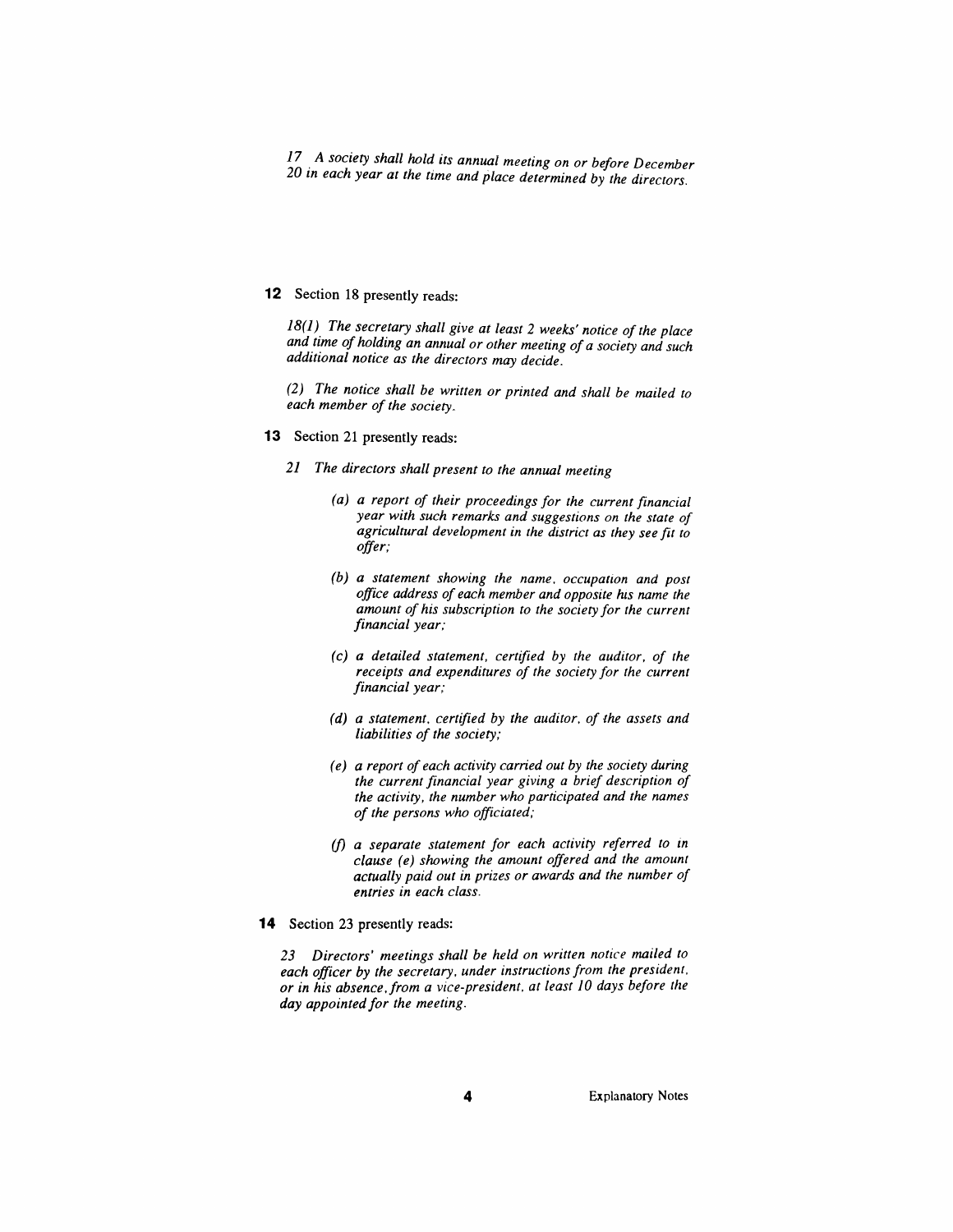|  |  |  |  |  |  |  |  |  |  | 15 Section 24 is repealed and the following is substituted: |  |
|--|--|--|--|--|--|--|--|--|--|-------------------------------------------------------------|--|
|--|--|--|--|--|--|--|--|--|--|-------------------------------------------------------------|--|

| Quorum                                        |    | <b>24</b> (1) The quorum at a meeting of the society is 10<br>members or any greater number set out in the by-laws.                             |
|-----------------------------------------------|----|-------------------------------------------------------------------------------------------------------------------------------------------------|
|                                               |    | (2) The quorum at a meeting of the directors of the society<br>is 5 directors or any greater number set out in the by-laws.                     |
|                                               |    | 16 Section 25 is repealed and the following is substituted:                                                                                     |
| Information to<br>be delivered to<br>Director |    | <b>25</b> Not later than January 15 following the annual meeting<br>of a society, the secretary of the society shall deliver to the<br>Director |
|                                               |    | (a) a list of the persons elected at the annual meeting as<br>officers of the society, and                                                      |
|                                               |    | (b) a copy or summary of each report and statement<br>presented to the annual meeting.                                                          |
|                                               | 17 | Section 26 is repealed and the following is substituted:                                                                                        |
| By-law                                        |    | <b>26(1)</b> Each society must have by-laws for the general<br>management of the society.                                                       |
|                                               |    | (2) The by-laws may be made or amended only at an annual<br>meeting or at a special meeting called for that purpose.                            |
|                                               |    | $(2)$ $(2)$                                                                                                                                     |

*(3) A copy of the by-laws must be sent to the Director as soon as possible after they are enacted.*

*18 Section 28 is amended*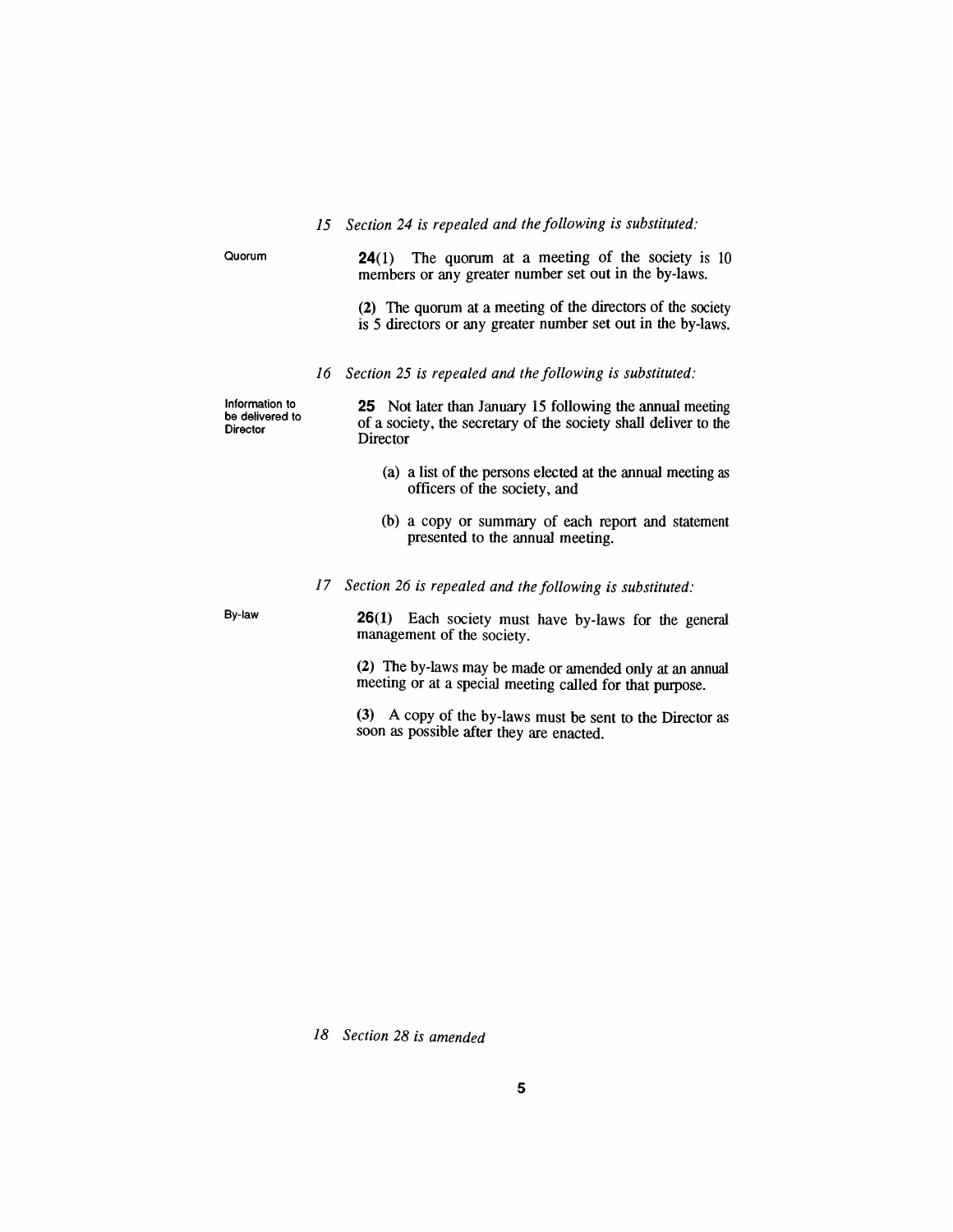#### *15 Section 24 presently reads:*

*24 Ten members at a meeting of the society and 5 directors at a meeting of the directors constitute a quorum.*

#### *16 Section 25 presently reads:*

*25 The secretary of a society shall*

- *(a) on or before January 15 of the year next following an annual meeting of the society, and*
- *(b) on the forms provided by the Directorfor the purpose,*

*deliver to the Director a list of the officers elected at the annual meeting and a copy or summary of each report and statement presented at the meeting.*

#### *17 Section 26 presently reads:*

*26(1) At an annual meeting or at a special meeting called for that purpose the members of a society may make by-lawsfor the general management of the society.*

*(2) A copy ofthe by-laws shallforthwith after the enactment thereof be transmitted by the society to the Director.*

*(3) Subject to the by-laws of the society, the directors may actfor and on behalf of the society and all grants and otherfunds of the society shall be received and expended under their direction.*

- *(4) If a society*
	- *(a) does not have any by-laws, or*
	- *(b) has by-laws that, in the opinion of the Director, are insufficientfor the management of the society,*

*the Director may, by written notice to the society, require the society to enact, within the time specified in the notice, by-laws that, in the opinion of the Director, are sufficient for the management of the society.*

*(5) Where a society does not comply with a notice given under subsection (4), the Director may, on 60 days' written notice to the society, cancel that society's certificate of incorporation.*

*18 Section 28 presently reads:*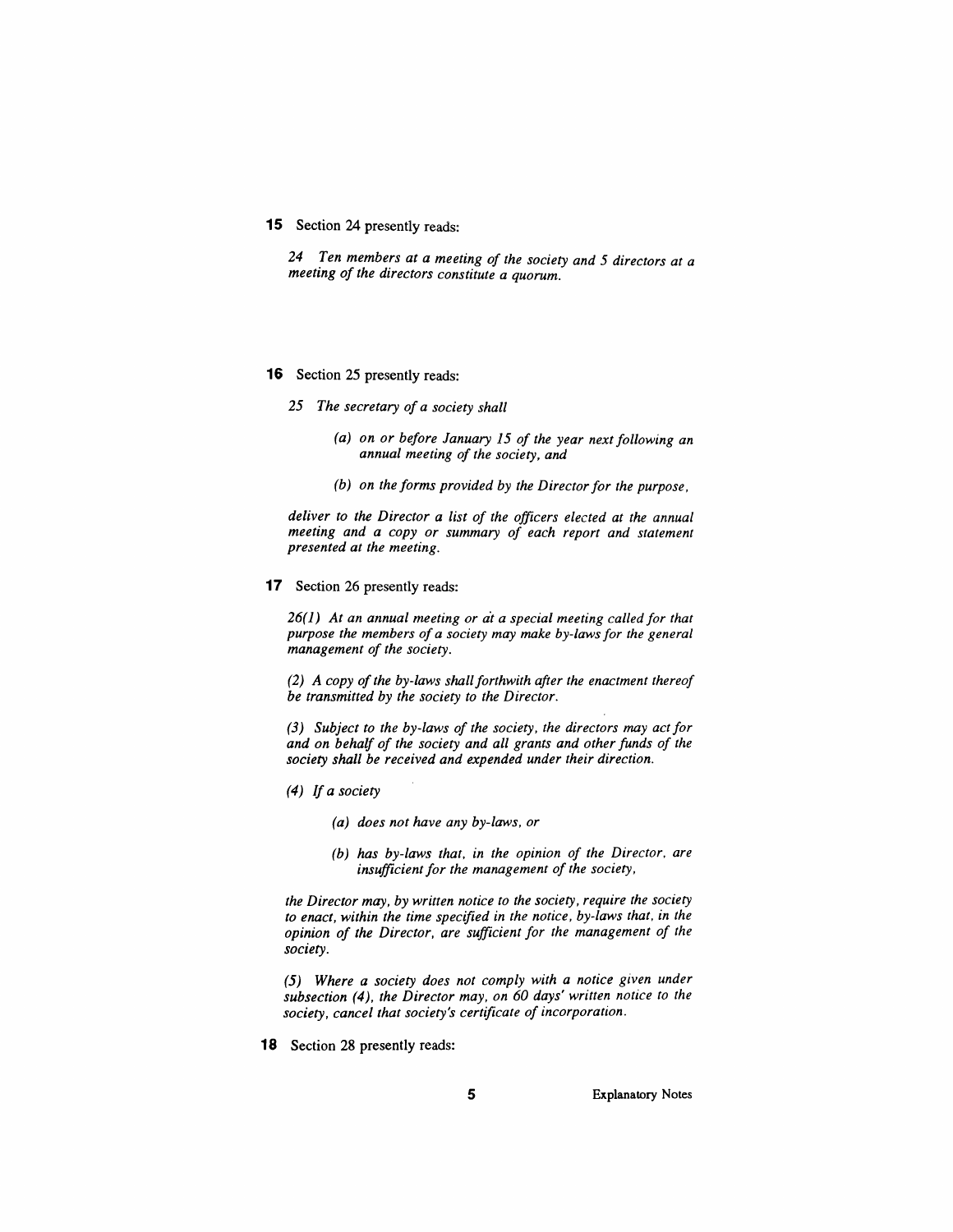#### *(a) by adding the following after subsection (1):*

*(1.1) Subject to the by-laws of the society, the directors are authorized to receive and expend grants and other funds of the society on behalf of the society.*

*(1.2) The directors are authorized to invest the funds of the society that are not immediately required in any investment in which a trustee may invest trust money under the Trustee Act.*

*(b) by repealing subsection (3) and substituting the following:*

*(3) The cheques of a society must be signed by any 2 of the following:*

- *(a) the president;*
- *(b) a vice-president;*
- *(c) the treasurer or the secretary-treasurer, as the case may be.*

*19 Sections 29 and 30 are repealed and the following is substituted:*

*Exhibitions 29(1) A society may hold an exhibition at the time and place set by the directors at a meeting called for that purpose.*

> *(2) If a society proposes to hold an exhibition at which prizes are to be awarded, the prize list shall be sent to the Director at least 6 weeks before the date on which the exhibition is to be held.*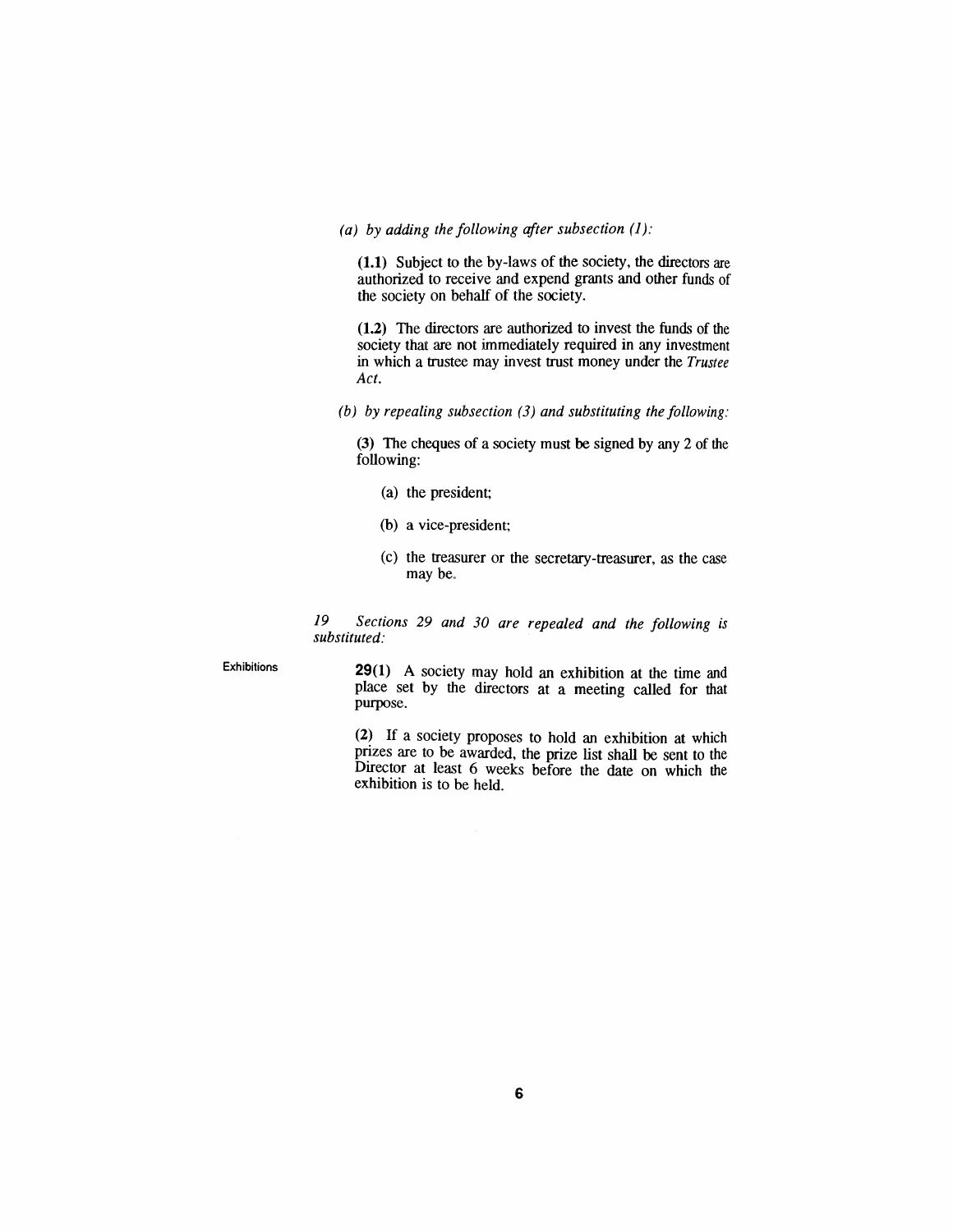*28(1) The funds ofa society, however derived, shall not be expended for objects inconsistent with those authorized by this Act.*

*(2) The funds of a society shall be depositedfrom time to time to the credit of the society in a bank or other similar institution.*

*(3) The cheques of a society shall be signed by the president or a vice-president and the treasurer or secretary-treasurer.*

*19 Sections 29 and 30 presently read:*

*29(1) An exhibition may be held by*

- *(a) a society,*
- *(b) a company organized for the purpose of holding an exhibition, or*
- *(c) a board of management organized under section 31,*

*at the time and place decided on by the directors at a meeting called for that purpose.*

*(2) No society, company or board of management shall hold a fair, exhibition or horse race within 80 kilometres of the place where an existing society, company or board of management regularly holds a fair or exhibition unless*

- *(a) it has the consent in writing of the Director, or*
- *(b) it held its fair or exhibition at that place in the year 1948.*
- *30 Whenever*
	- *(a) a society,*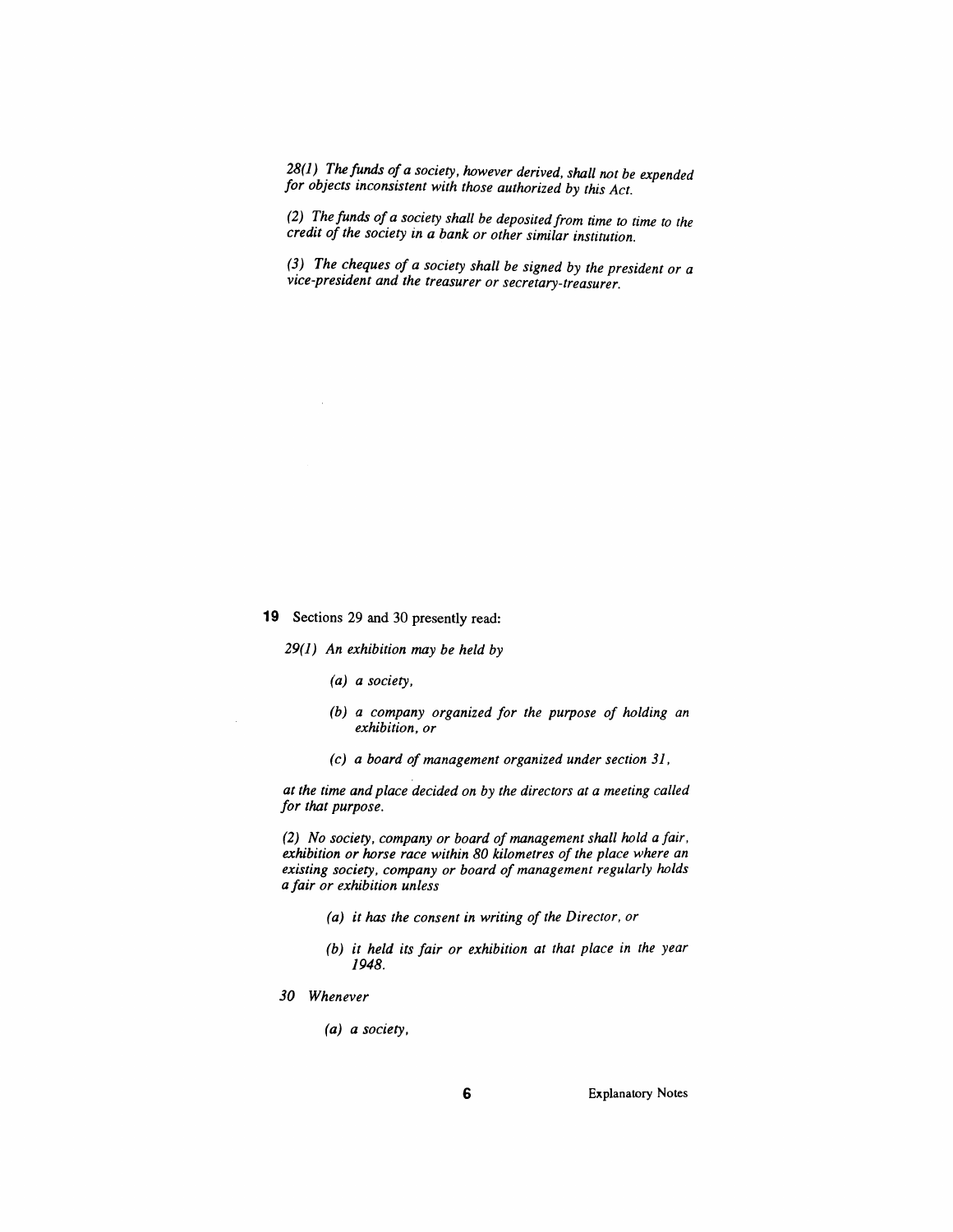*20 Section 31(2), (3) and (4) are repealed.*

*21 The following is added after the heading "Dissolution of Societies":*

*Resolution dissolving a society*

*38.1(1) A society may, at a special meeting of the society, pass a resolution dissolving the society.*

 $\bar{\epsilon}$ 

 $\bar{z}$ 

*(2) Members of the society must be given at least 30 days' notice of the special meeting.*

*(3) A copy of the resolution dissolving a society must be provided to the Director.*

*22 Section 39 is amended by adding "or if a resolution has been passed in accordance with section 38.1," after "operation".*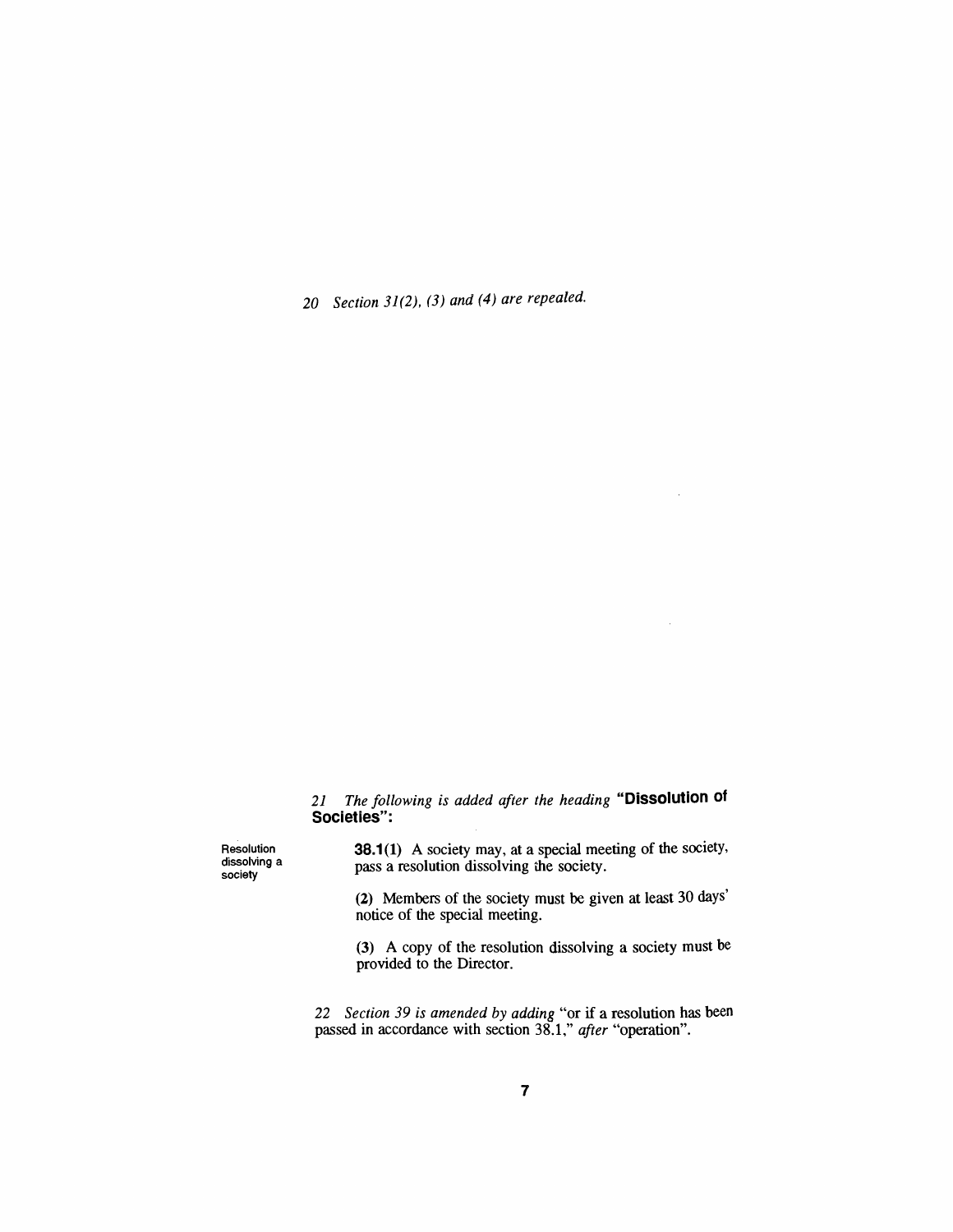- *(b) a company organized for the purpose of holding an exhibition, or*
- *(c) a board of management organized under section 31*

*proposes to hold an exhibition at which prizes are to be awarded, the prize list shall be sent to the Director at least 6 weeks before the date on which the exhibition is to be held.*

#### *20 Section 31 presently reads:*

*31(1) Two or more societies may by agreement between their respective boards ofdirectors amalgamate theirfunds or any portion thereoffor the purpose of developing and operating a facility orfor the purpose of holding a joint agricultural or livestock exhibition or other activity or event with objects similar to those ofan agricultural society as specified in section 2.*

- *(2) In the case of an amalgamation offunds under subsection (1),*
	- *(a) the directors of the societies, or*
	- *(b) delegates appointed for the purpose by each board of directors,*

*shall meet and shall electfrom among their number a president and first and 2nd vice-president, a secretary-treasurer and at least 8 persons who, with the officers so elected, shall be a board of management and shall have the charge and management of the proposedfacility, exhibition or other activity.*

*(3) The directors or delegates and members of the board of management may vote at all meetings in person or by proxy.*

*(4) One or more auditors shall be appointed at the meeting of the directors or delegates to examine and report on the accounts of the board of management and the report shall be presented by the directors of each society taking part in the joint facility, joint exhibition or other activity at the next annual meeting of their society.*

*21 New section allowing a society to initiate its own dissolution.*

*22 Section 39 presently reads:*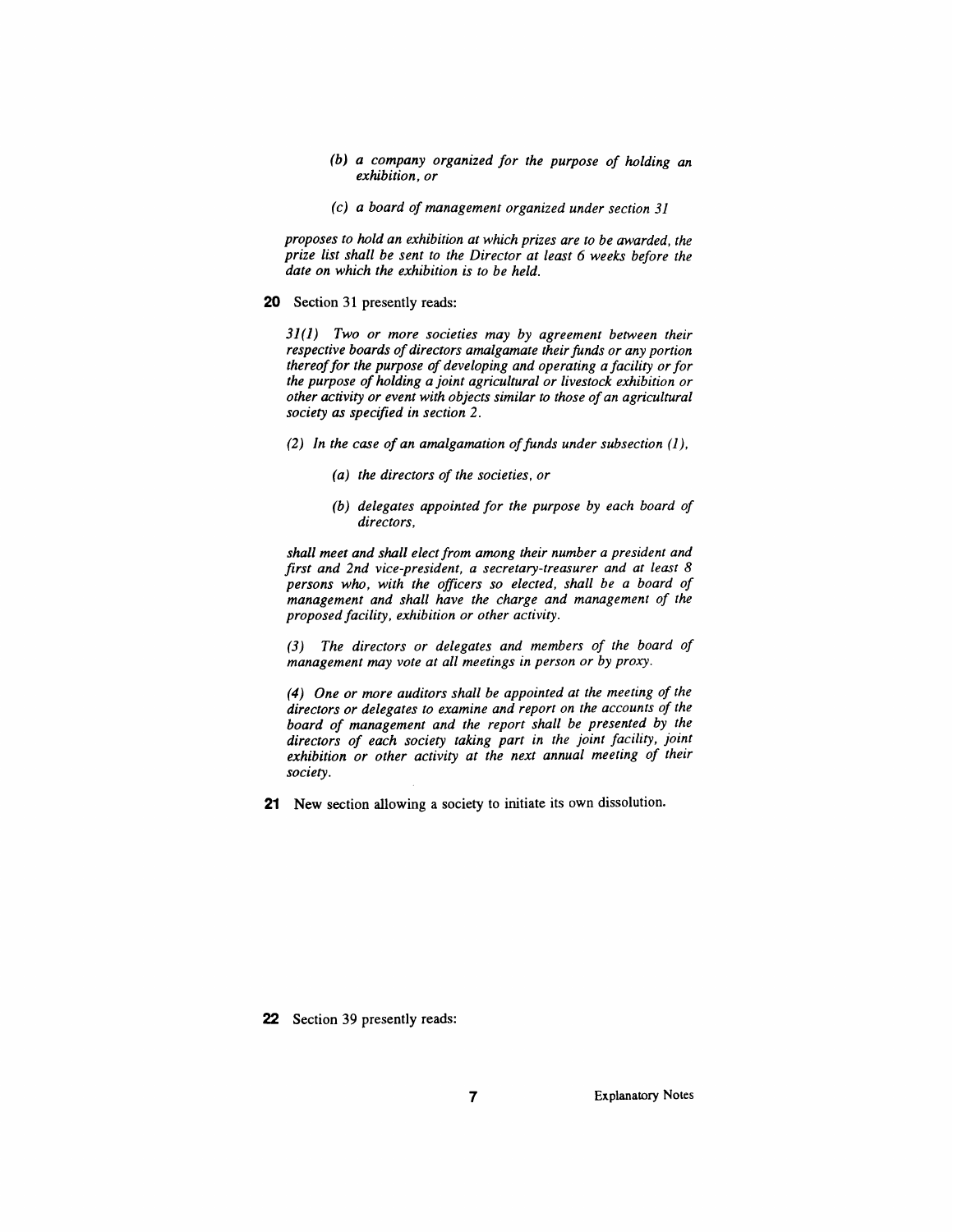- *23 Section 43 is amended*
	- *(a) by repealing subsection (1)(a), (b) and (e);*
	- *(b) by adding the following after subsection (1):*
		- *(1.1) The Minister may make regulations*
			- *(a) respecting the preparation of financial statements;*
			- *(b) respecting the maintenance of books and records of societies;*
			- *(c) governing the management of activities carried out by societies;*
			- *(d) prescribing forms for the purposes of this Act.*
- *24 Section 13 comes into force on Proclamation.*